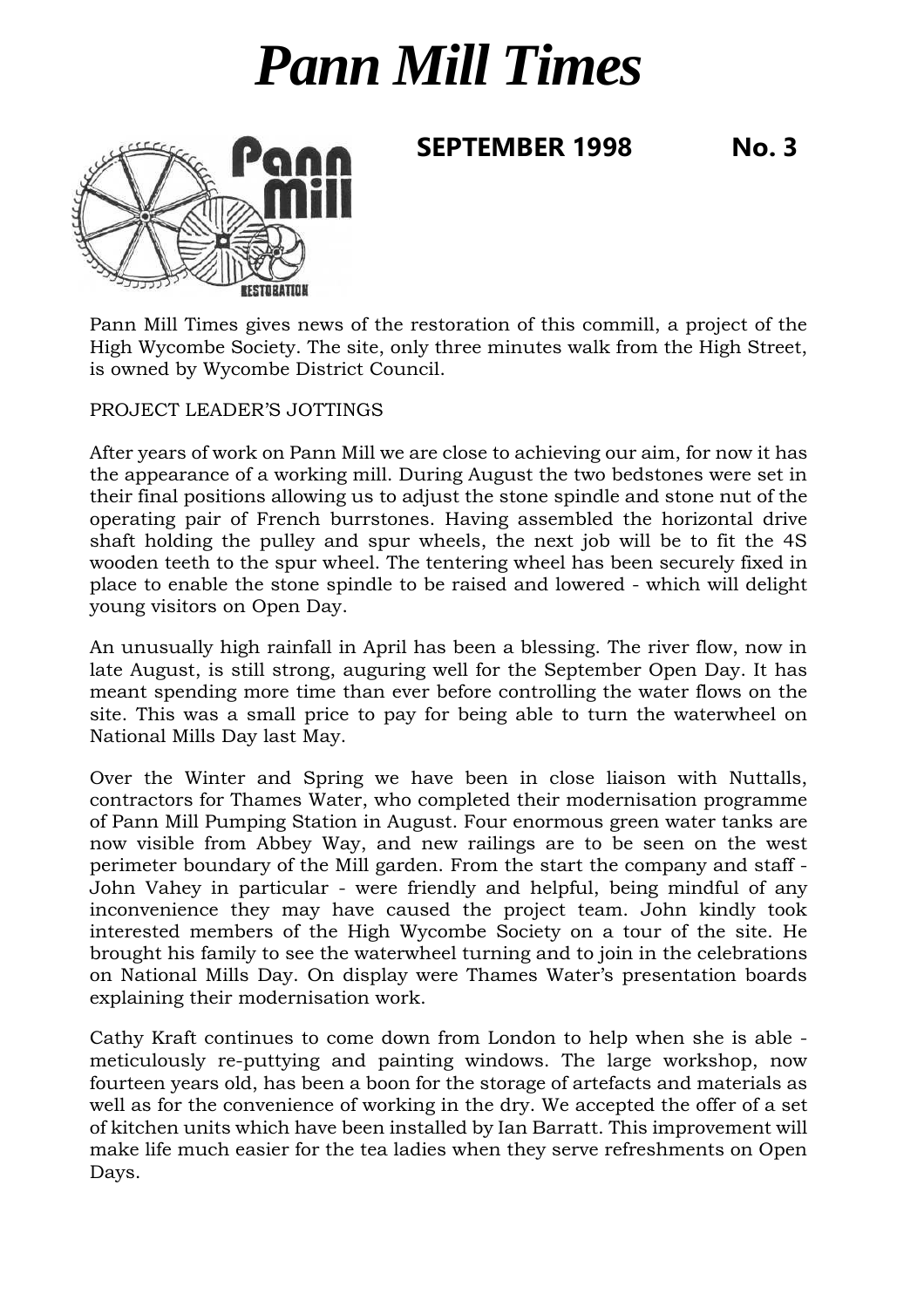## **WATER, WATER, EVERYWHERE - EVEN INSIDE THE MILL**

No, not Pann Mill - but Charlecote Mill near Stratford-on-Avon. The mill stopped milling com by waterpower in 1939 but John Bedington repaired it in 1983, and has made flour there ever since. He has cause to remember 10th April 1998, Good Friday, when the mill was brought to a halt as a result of rainstorms which swept through the Midlands. Evidence of serious flooding by the swollen River Avon was flotsam in the form of dead plant material, wood and plastic bottles, which could be seen trapped up to waist-high in the hedgerows. The mill and mill house must have appeared to be an island. Both waterwheels were damaged and the flood water had even risen to knee-high inside the mill.

John was thankful that a month later sixteen mill enthusiasts turned up for a week-end of hands-on experience, some to help with waterwheel repair! For the fourth year running, members of our Pann Mill working party gained experience running and maintaining the mill.

Charlecote Mill in Hampton Lucy, built about 1740, adjoins the National Trust's gracious Elizabethan house. The mill featured in the BBC's first film of George Eliot's *Mill on the Hoss*, a novel which ends with a tragic flood. Architecturally the mill

building is in the very first rank of surviving watermills. Contrast this with Pann Mill where the house was called a 'hovel' in the 17th and 18th centuries!

John of our Pann Mill working party, at Charlecote for the first time, exercised his woodworking skills in the vital task of repairing waterwheel paddles, each being of solid oak, measuring 4 feet wide, 17 inches deep, 1½ inches thick. Bolting a paddle to the wooden start meant perching on a narrow beam across the sluice in a much confined space - no easy task. John was often seen climbing out from the gloomy wheelhouse, and across the sluice - quite entertaining to watch. Myra too had climbing jobs; over the water to pollard willows and over machinery where she greased and oiled bearings, her cap and complexion! Much less exciting, but with feet firmly on the ground was Margaret's gardening and Peter's millstone dressing.

On Sunday while some maintenance work continued, one of the giant 18 foot diameter waterwheels was set in motion and the working party then ran the mill - under constant supervision, of course. John, the miller, made sure that everybody experienced adjusting the waterflow, the grain flow, and the stones, sacking the flour, and hoisting sacks to the top floor. Visitors were welcomed, shown around, and were sold bags of flour and booklets.

Learning to run a mill was the aim of the week-end, and the Pann Mill team learn more each year. They returned to High Wycombe with flour in their hair, increased inspiration to get on restoring the mill, and the urge to help out at Charlecote Mill again next year if not before.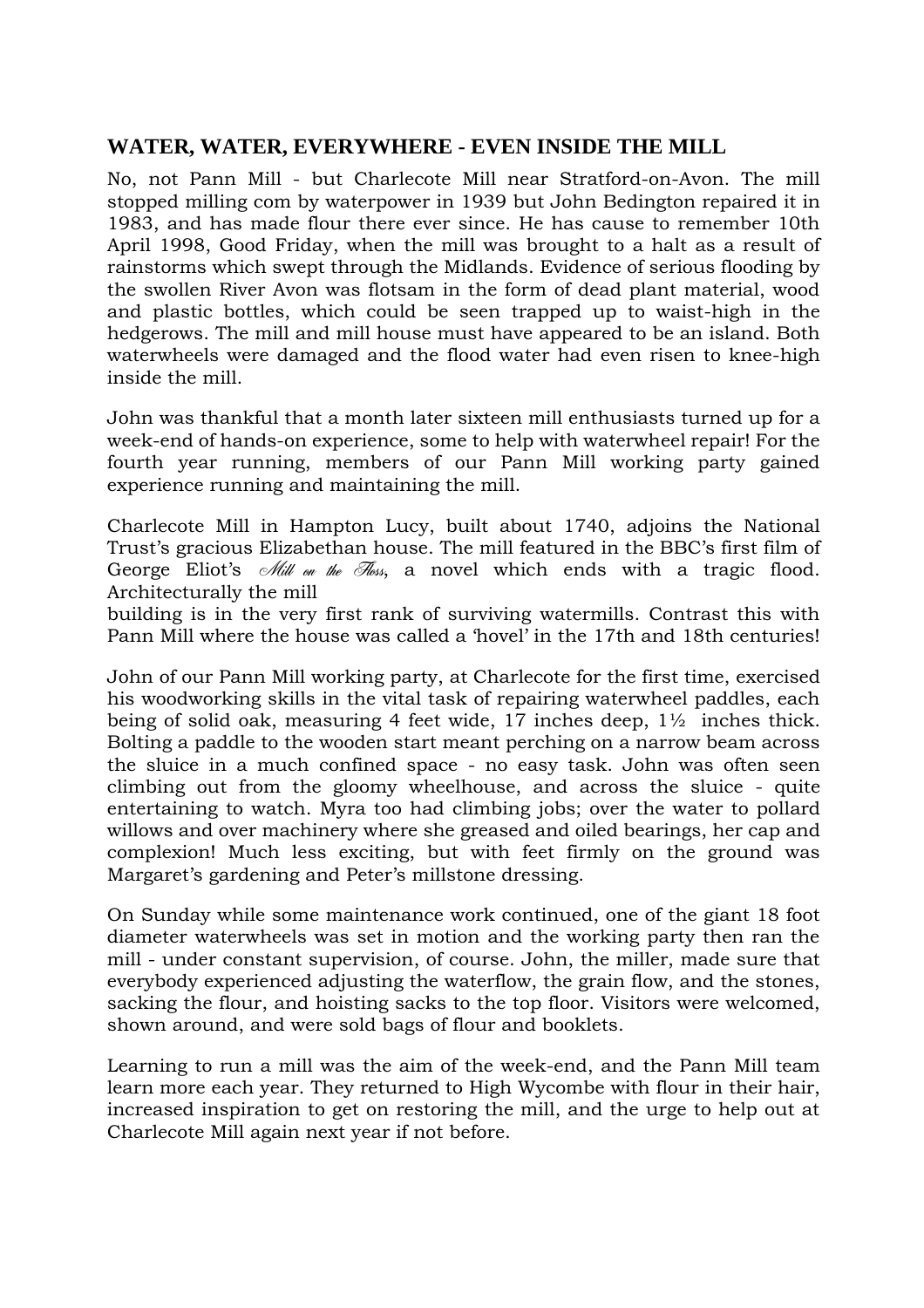## **WATER, WATER, EVERYWHERE - BUT LUCKILY UNDER WYCOMBE**

Wycombe stands on a vast lake of water some 200 feet below ground, and since 1932, water has been pumped from the Pann Mill Pumping Station through two pipes which can be seen today bridging the river on the mill site. One pipe takes water to the Bowerdean reservoir and the other to the reservoir off Amersham Hill. After Nuttalls' year-long refurbishment of the pumping station, water now passes through four huge green tanks before leaving the site. Local water for local people.

Water was being pumped from underground in Wycombe in the middle of the last century by Messrs. Wheeler and Company's Brewery of Easton Street, who also supplied water to a few property owners. High Wycombe Water Works, Baths and Washhouses Company Limited purchased Wheelers' private water supply in 1874, when Wheelers planned to discontinue supplying private customers with water.

Wycombe Corporation took over the Water Works Company in 1900; however, in 1960, Parliament agreed a Bucks Water Board take over of the Borough's undertaking. An illustrated brochure was produced commemorating sixty years of Municipal ownership, providing a brief history of the High Wycombe Water Undertaking.

In 1910 a 16-inch borehole was sunk at Pann Mill with pumps actuated by suction gas engines on land purchased by the Corporation in 1899. In 1932 and 1943 Pann Mill Pumping Station was enlarged and updated such that in 1960 it was recorded that one borehole 268 ft. deep included a pump at 80 ft. from the surface and another borehole 218 ft. deep included a pump 26 ft. from the surface.

The original two boreholes are still in use, but the 1998 pumping system is of course automatically controlled - by Thames Water at Bourne End.

The abundant and high quality water available underground was probably one reason which led to Wycombe enjoying a flourishing drinks industry for many years in the eighteenth and early nineteenth centuries. The firms of Wheeler and Lucas dominated the town's brewery industry in the nineteenth century. In about 1825 Richard Lucas took over the Frogmoor Brewery, which itself was taken over by Wheelers in 1898. In the latter years of the last century local drinks firms advertised aerated waters such as soda, seltzer and potash as well as lemonade and ginger beer. The industry declined after 1929 when Wheelers was taken over by Ashby's of Staines.

The low flow of the River Wye due to droughts and high extraction levels makes one realise that if the Wycombe drinks industry had continued to this day, its future would be in some doubt.